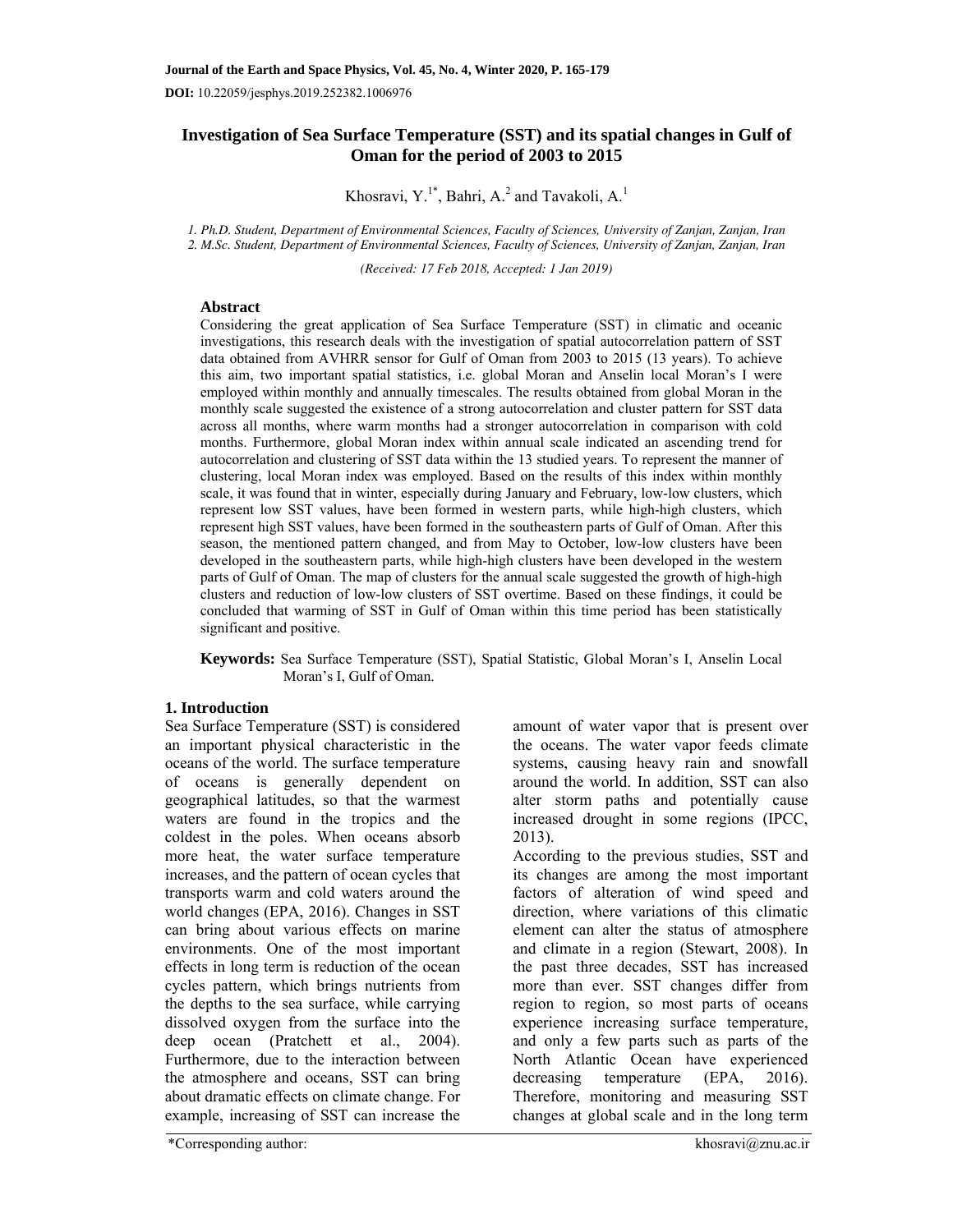are very important owing to its role in the study of changes in heat balance, which results from human interference in nature and in the effects of this parameter on the composition of gases that present in the atmosphere (Nieves et al., 2007). Various studies have been conducted about investigation of SST within long-term periods, but in this context, most studies have focused on times series analysis. For example, Khosravi et al. (2011) investigated the effects of Oman Sea Surface Temperature (SST) on the autumn and winter precipitation of its northern coast. The results showed that the spring warm (cold) SST conditions in Oman Sea can decrease (increase) precipitation in the selected stations of regions. Besides, the winter and autumn precipitations on northern coasts is remarkable, being synchronous to positive anomalies of summer SST. Takahashi et al. (2013) investigated long-term trend of SST in Omura Gulf using daily thermal equilibrium data, extracted from National Pearl Research Laboratory (NPRL) within a 40-year period (1955-1995). They found that during the warm period (from March to August), the surface temperature tended to decrease. On the other hand, throughout most of the cold period (September to February), temperature increased. Furthermore, the minimum and maximum thermal changes have been related to August and January, respectively. Tavakoli et al. (2016) investigated statistical prediction of the monthly mean sea surface temperature over the northwestern of the Indian Ocean. Their results showed that, in all of the study regions, the correlation coefficient between the observed and the predicted SST for the independent dataset is higher than 0.9. Similarly, Muhammad et al. (2016) investigated seasonal and spatial pattern of SST in northern regions of Arabian Sea from 2001 to 2012 using MODIS sensor data. They found that SST has experienced different phases of spatiotemporal changes within a certain year. However, within a long-term annual period, these changes have had a repetitive pattern. Furthermore, these researchers found that four different trends can be seen in SST increasing in the region, such that from January to March, first the southeastern parts experienced temperature increase. Then, during April and May, this

growth has been observed in southern parts. Thereafter, rising temperature has been extended to northeastern parts until August, and eventually continues until December, when temperature rise is observed again in the southeastern parts. In another research, Casal and Lavender (2017) studied spatiotemporal changes of SST within a 34 year period between 1982 and 2015 in Ireland waters using AVHRR sensor data. Their climatic analyses indicated that the gradient of SST changes is dependent on latitude, as warmer waters have been observed in the south, while colder waters have been seen in the north of the region. It was also observed that the lowest and highest SST values have been recorded in March and August, respectively. They also concluded that spatiotemporal changes of SST in Ireland waters are dependent on Atlantic Multidecadal Oscillation (AMO) and the warming caused by emission of  $CO<sub>2</sub>$  by human beings. Furthermore, the warming trend in the region has been positive and significant. Modabberi et al. (2017) investigated the spatiotemporal variations of sea surface temperature in the Oman Sea during the last three decades. They found that the SST of Oman Sea, had a gentle increasing slope as it had an 1°C increase during last 34 years and the maximum and minimum values of SST occurs in shallow areas where Oman Sea connects to the Persian Gulf. To gain more information about the investigation of SST within longterm periods (see Kumar et al., 2016; Mustapha et al., 2016; Park et al., 2015; Stramska and Białogrodzka, 2015), by reviewing the studies, it was found that most researchers have used remote sensing and classic statistical methods for SST investigation. However, so far spatial statistical methods, given their various characteristics and applications, have not been used in monitoring and analyzing this parameter. Nevertheless, these instruments have been used in investigation of parameters including atmosphere temperature and precipitation (Bajat et al., 2015; Balyani et al., 2017; Javari, 2017; Luković et al., 2015), Land Surface Temperature (LST) (Guo et al., 2015; Ren et al., 2016), and water vapor (Khosravi et al., 2017), which have similar characteristics to this parameter.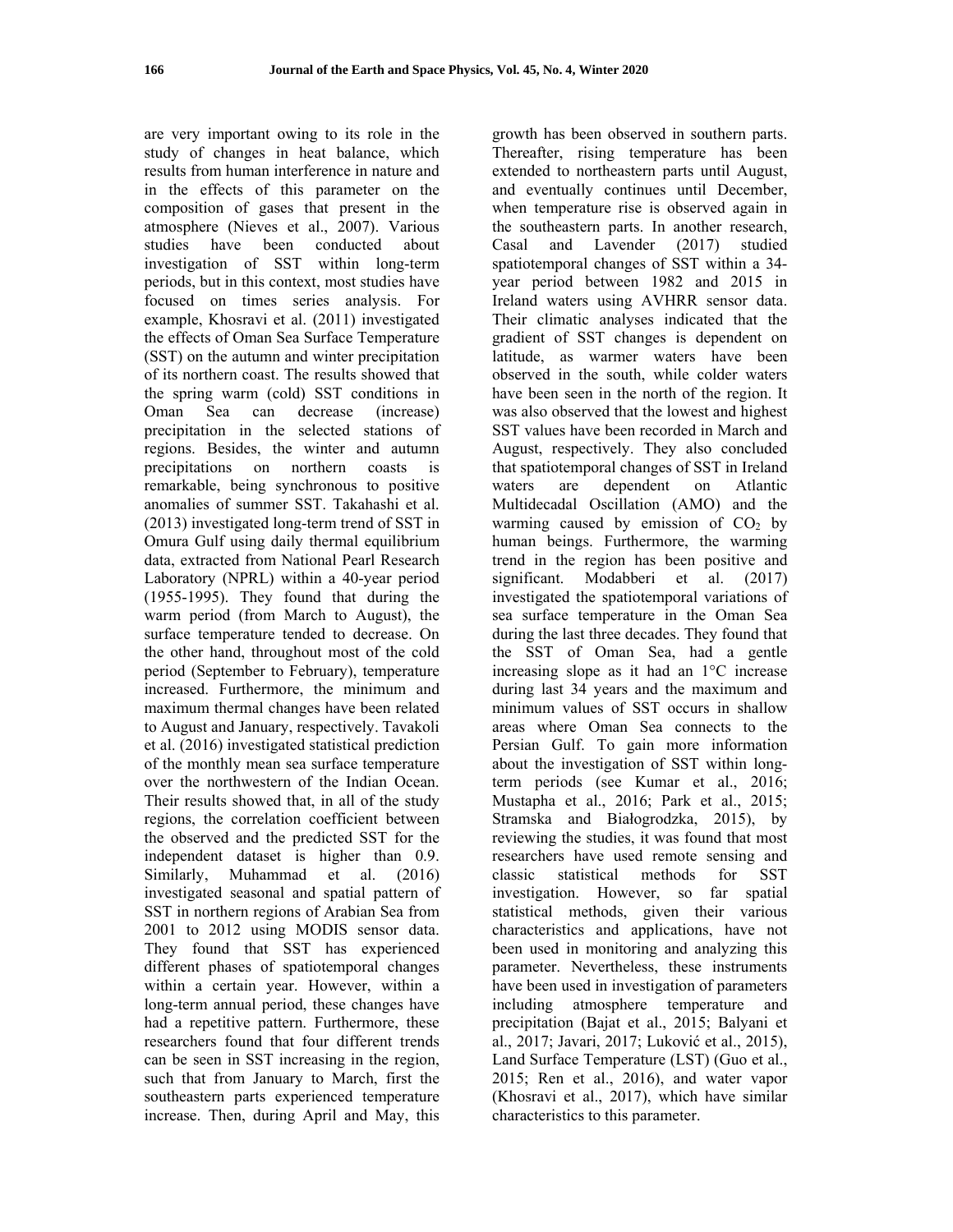Spatial statistics can be considered a set of techniques for describing and modeling spatial data, which are able to evaluate patterns, trends, distributions, processes, and spatial relations (Scott and Getis., 2008). Most classic statistical methods are based on independence of observations of the sample extracted from the population. However, in practice, there are many cases where observations are not independent and they are interdependent given their location in the studied space (Mohammadzadeh, 2006). Unlike classic statistics, spatial statistical techniques employ space and environment, distance, proximity, orientation, and spatial relations directly in their calculations (Scott and Getis, 2008). This research has been conducted with the aim of investigating the status of spatial autocorrelation of SST in Gulf of Oman using spatial statistical techniques within a 13-year period. As was observed in the background of the research, this study can be considered as the first research on SST monitoring with the help of spatial statistics in this area.

# **2. Materials and methods** 2-1. introduction of the studied region

Gulf of Oman is a water zone located in the northwest of Arabian Sea and Indian Ocean and East of Strait of Hormuz and Persian Gulf and connects Persian Gulf to the Indian Ocean; therefore, this gulf is one of the most crowd ded seas in n the world d. This gul f is relatively deep, and its depth reaches 3550 m, while around the west, its depth decreases, reaching 72 m in the proximity of Strait of

Hormuz. Due to the passage of Tropic of Cancer from this water zone, this gulf is one of the warmest seas of the southwestern n Asia. I Iran and Pakistan are located in the north of this gulf, while Oman and a small part of UAE are situated in the south of it. Gulf of Oman is located in the coordinates of 22-27° of northern n latitude and 56-61° of Eastern longitude. Fig. 1 presents the location of this water zone on the map.

The Gulf of Oman is at the northern edge of the tropical weather systems in the Arabian Sea and Indian Ocean. In this region, Monsoon c circulation produces southerly winds in the summer and strong northerlies in the winter (Reynolds, 1993). Water exchange in the Gulf of Oman is me diated by the seasonality of monsoonal winds resulting in a simply described three-layered system of water exchange consisting of: (First) a relatively fresh Indian Ocean Surface Water entering the Gulf of Oman on its northern side. (Second) the Persian Gulf Water Mass deep outflow propagating along the southern side through the Strait of Hormuz, and (Third) the surface outflow from the Persian Gulf of intermediate salinity water on the southern side as well (Johns et al., 1999; Yao and Johns, 2 2010; Piontk kovski and C Chiffings, 2014). The e direction of water surface currents during winter is parallel to Gulf of Oman coast from northwest to the southeast. However, the general extension of currents during winter is from Gulf of Oman towards Persian Gulf, and vice versa during summer (Reynolds, 1 1993).



Figure 1. The location of the studied region on the map.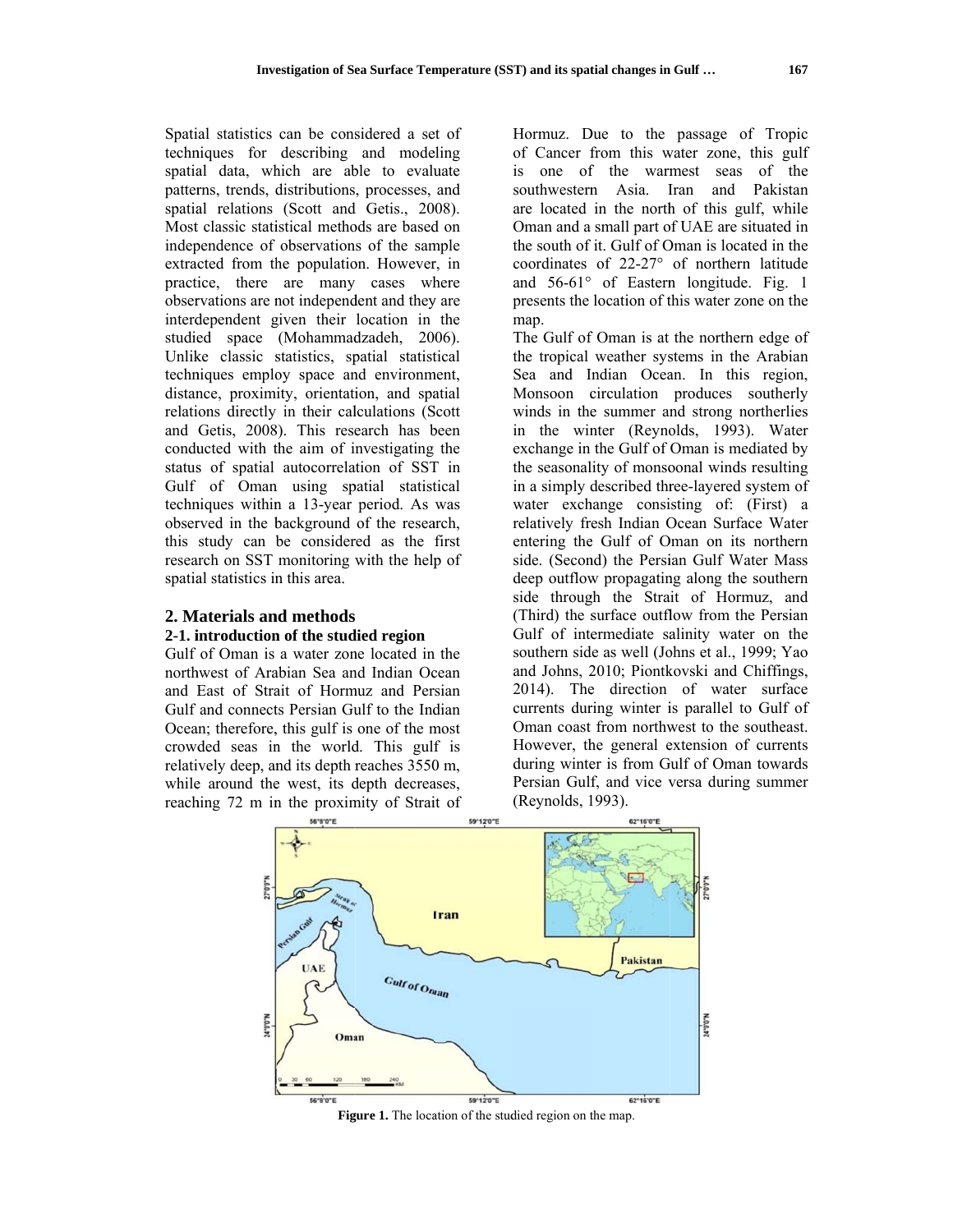#### 2-2. The Required Data

The satellite data required by the research were extracted from National Oceanic and Atmospheric Administration (NOAA) of the **US** (from this data set: http://oceanwatch.pifsc.noaa.gov/thredds/cata log.html). The satellite data of SST were extracted in Netcdf format with 0.1° spatial resolution (8 km approximately) for 2003 to 2015 within 13 years from AVHRR Pathfinder V.4.1 sensor. For averaging, the downloaded Netcdf files were converted to rasterized layers by ArcMap 10.2 software, and then averaged. Next, using this software, the rasterized data were converted to point data and for performing the spatial statistical analyses, they were introduced into ArcMap 10.2 and Geoda software. To investigate and compare spatial autocorrelation of SST data in Gulf of Oman, monthly and annually time separations were used, and spatial statistical analyses have been calculated for these scales. The reason of selection of these scales is the provision of a more accurate comparison of SST data across different time levels. In this research, for spatial statistical analysis, global spatial autocorrelation index (global Moran's I) and local spatial autocorrelation (Anselin local Moran's I) were used. For the verification of used data,

the **AVHRR** Pathfinder  $V.4.1$ data was compared with ERA-Interim dataset of European Centre for Medium-Range Weather Forecasts data (ECMWF). The results of this comparison can be observed in Fig 2. According to this Figure, the AVHRR data is compatible with ERA-Interim dataset, so that the high value of the  $R^2$  (0.86) is evidence of this statement. The ERA-Interim reanalysis is produced with a sequential data assimilation scheme, advancing forward in time using 12-hourly analysis cycles. In each available observations cycle, are combined with prior information from a forecast model to estimate the evolving state of the global atmosphere and its underlying surface. This involves computing a variational analysis of the basic upper-air atmospheric fields (temperature, wind, humidity, ozone, surface pressure), followed by separate analyses of near-surface parameters  $(2 \t m$  temperature and  $2 \t m$  humidity). soil moisture and soil temperature, snow, and ocean waves (Dee et al., 2011; Poli et al., 2010; Raziei and Sotoudeh,  $2017$ ).



Figure 2. The results of comparison between the AVHRR Pathfinder V.4.1 data with ERA-Interim dataset of European Centre for Medium-Range Weather Forecasts data (ECMWF).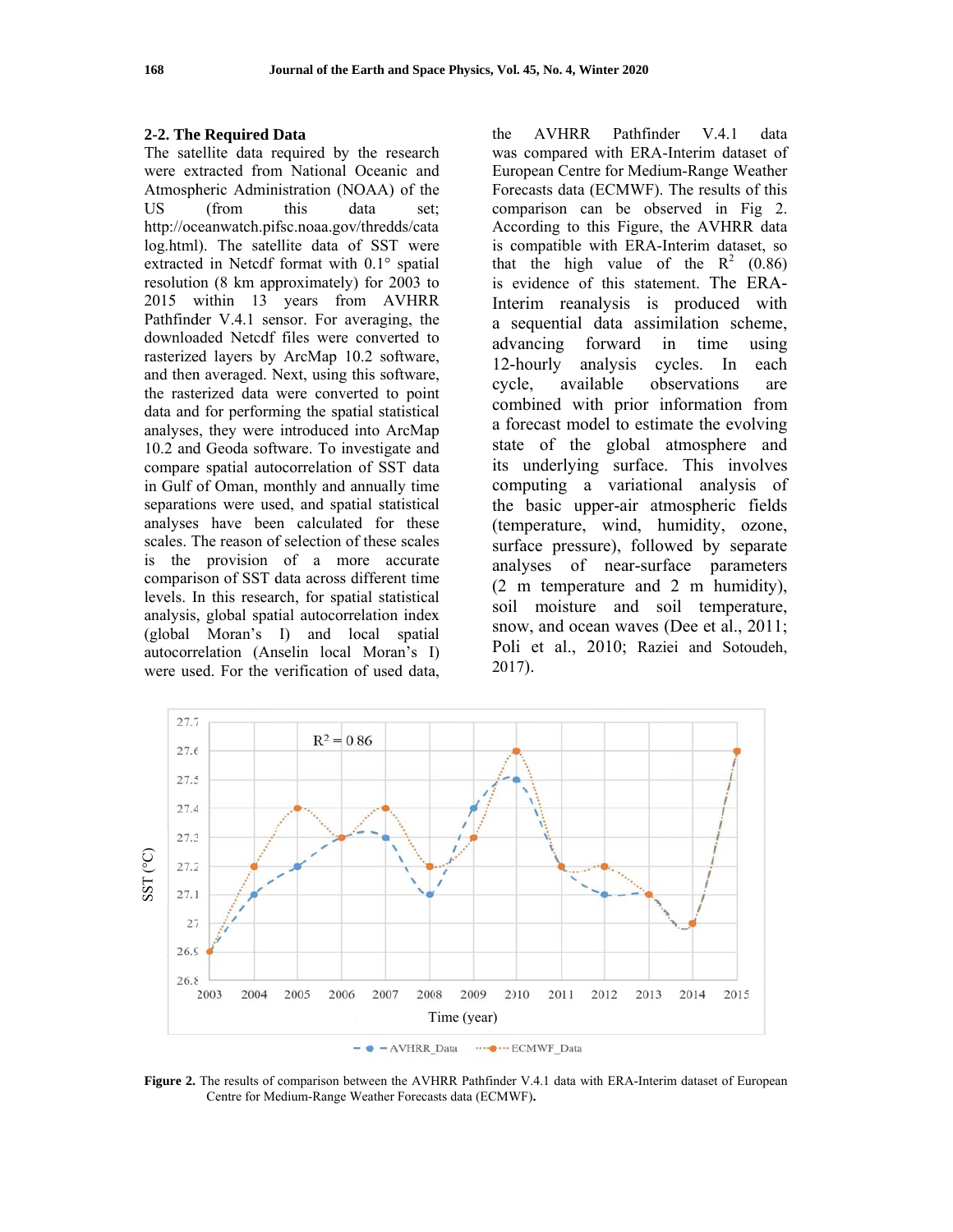## **2-3. Global spatial autocorrelation (Global Moran)**

According to Anselin (1992), space has two types of effect, spatial dependence and spatial heterogeneity. The first one is spatial correlation or spatial continuity, which directly follows the first Law of Geography, Tobler law. This means that close values have a greater similarity with each other, causing spatial accumulation. The second one is the spatial effect belonging to regional or spatial differences, which follows the intrinsic uniqueness of each space. Determination of the degree of distribution or clustering of features in space is possible through global spatial autocorrelation statistic. Indeed, this statistic is used with the aim of describing spatial characteristics of a variable throughout the entire region, through which it is possible to identify the mean spatial difference between all spatial cells and their adjacent cells (Sadeginia et al., 2013). In global Moran index, in addition to attention to the arrangement of features, the properties of features are also taken into account and the status of spatial autocorrelation is examined given the spatial location and internal values of the features. The spatial autocorrelation index of global Moran is calculated by the following relation (Anselin, 1992):

$$
I = \frac{n}{s_0} \frac{\sum_{i=1}^{n} \sum_{j=1}^{n} w_{i,j} z_i z_j}{\sum_{i=1}^{n} z_i^2}
$$
 (1)

where, *n* is the number of observations, *Zi* represents the difference between the value of property of feature *i* and its mean value  $(X_i$ <sub> $\overline{X}$ </sub>, *W<sub>i,j</sub>* shows the spatial weight between features *i* and *j*, representing the range of the dependence effect on spatial structure and is determined based on the neighborhood relationship, and  $S<sub>o</sub>$  is the total spatial weights, which is calculated by the following relation (Anselin, 1992):

$$
S_0 = \sum_{i=1}^n \sum_{j=1}^n w_{i,j}
$$
 (2)

Global Moran index generates a number through which one can measure degree of distribution or clustering of spatial features or data in the space (Getis and Ord, 1992; Illian et al., 2008; Levine, 1996; Mitchel, 2005). If the value of this index is close to  $+1$ , then the data have spatial autocorrelation and a cluster

pattern. On the other hand, if the value of this index is close to -1, then the data are disperse and sporadic. Regarding this index, the null hypothesis is that there is no spatial clustering between the characteristic values associated with the geographical features of interest. Now, when P-Value is very small and the calculated Z value (its absolute value) is very large, then the null hypothesis can be rejected (Asgari, 2011).

### **2-4. Local spatial autocorrelation (Anselin local Moran's I)**

There are various spatial techniques for representation of spatial distribution of phenomena in the space. One of the most valid techniques is Anselin Local Moran's I. By having weighted spatial features and using this index, one can represent points with low or high values, which have been distributed in cluster or values with a high value difference (outlier). Anselin Local Moran's I deals with interpretation of the spatial relationship pattern of a spatial parameter in neighborhood range. This index was devised by Anselin with the aim of identifying local spaces and suggesting individual effective spaces in spatial links (Yamada and Thill, 2007). For region *i*, this index defines the spatial link between one value in *i* and close to it through the following method (Cliff and Ord, 1981):

$$
I_{i} = \frac{x_{i} - \bar{x}}{S_{i}^{2}} \sum_{j=1, j \neq 1}^{n} W_{i,j}(x_{i} - \bar{X})
$$
(3)

In this relation,  $Xi$  is the characteristic of the future  $i$ ,  $\bar{X}$  is the mean value of the related characteristic, and  $W_{i,j}$  denotes the spatial weight between the features *i* and *j*, where the sum of weights is 1. In this relation,  $S^2$ *i* is:

$$
S_i^2 = \frac{\sum_{j=1,j\neq 1}^n W_{i,j}}{n-1} - \overline{X}^2
$$
 (4)

where *n* represents the total number of features. In this index, standard score of *Z* is calculated and tested within a certain confidence level. The standard score of *ZIi* is calculated as follows (Cliff and Ord, 1981; Goodchild, 1986):

$$
ZI_i = \frac{I_i - E[I_i]}{\sqrt{V[I_i]}}
$$
\n<sup>(5)</sup>

Here we have: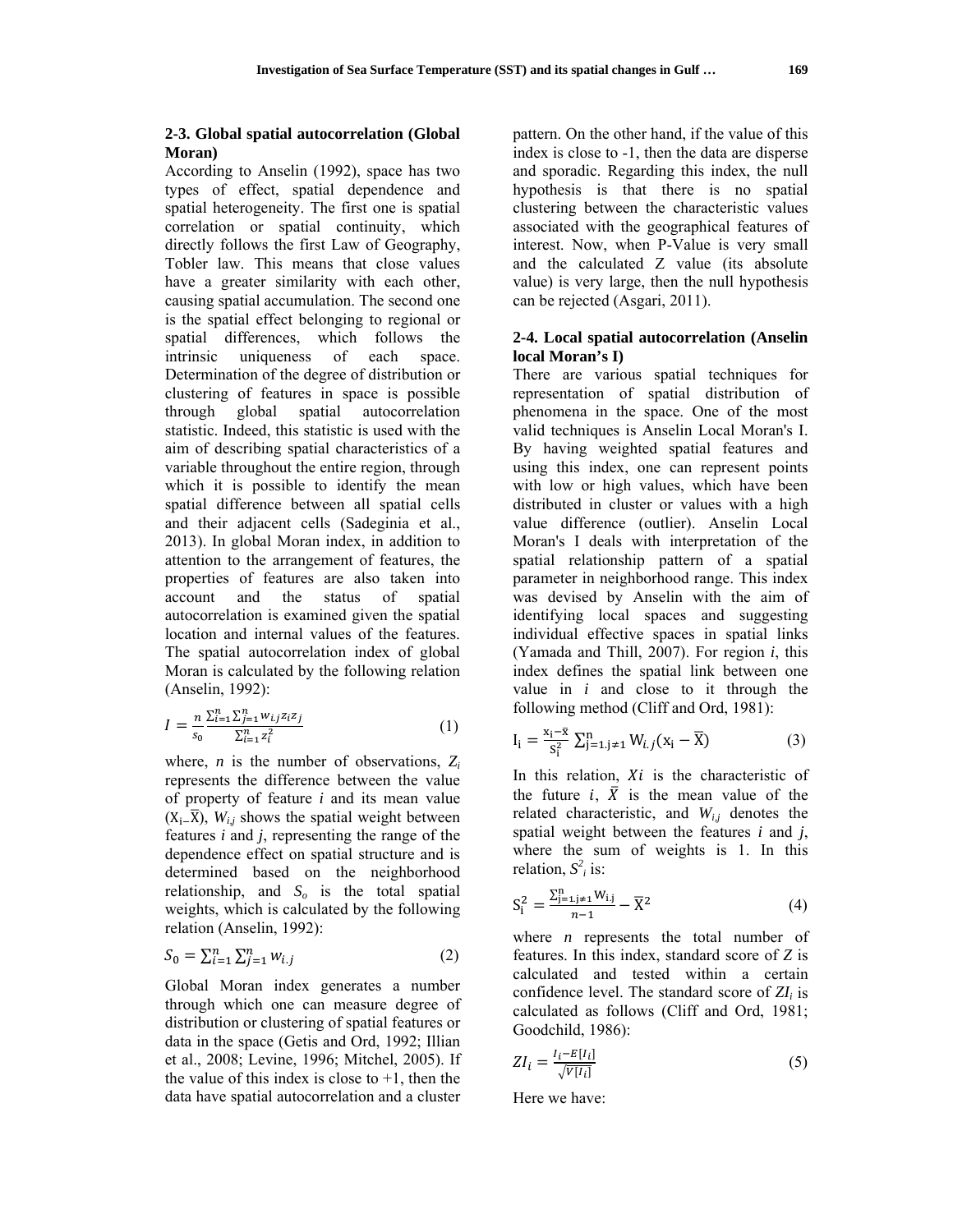$$
E[I_i] = -\frac{\sum_{j=1, j \neq 1}^{n} W_{i,j}}{n-1}
$$
 (6)

$$
V[I_i] = E[I_i^2] - E[I_i]2 \tag{7}
$$

In this analysis, if the value of  $I_i$  is positive and significant, it shows that the available cells have been surrounded by cells similar to them. Positive  $I_i$  values show that the intended feature with certain values have been surrounded by cells with values similar to those cells (high-high or low-low). This type of features is called cluster. On the other hand, negative and significant  $I_i$  values suggest that the intended feature has been surrounded by features that have absolutely no similarity with each other in terms of value (high-low or low-high). This type of features is called outlier. Existence of such features suggests negative spatial correlation.

#### **3. Discussion**

#### **3-1. Analysis of autocorrelation of Global Moran's I**

As mentioned previously, Moran's I deals with the investigation into the status of spatial autocorrelation of data and in addition to determining the type of autocorrelation, it makes decision on the type of spatial distribution pattern governing the data. Therefore, to determine the type of spatial distribution governing the SST data, first it should be specified whether the spatial distribution of SST in Gulf of Oman has spatial autocorrelation or not, and if positive, how this distribution is. In this regard, global Moran's I was calculated for SST within monthly and annual periods. The results of this analysis for monthly period can be observed in Table 1. Based on this table, showing the values of Moran index, standard Z score and p-value for SST data within the monthly period, it can be concluded that there is a strong autocorrelation between SST data in Gulf of Oman and the data have been distributed as cluster with a high concentration in the space. Therefore, considering the probable hypotheses (H0 and H1), the null hypothesis (showing lack of a spatial relationship between SST data in Gulf of Oman) has been rejected, and H1 suggesting existence of autocorrelation between these data is confirmed. Investigating Fig. 3, representing the diagram of global Moran index values across different months, it was found that the strongest autocorrelation and cluster distribution have been formed within warm months of the year. Here, due to the high number of schemas and output diagrams of global Moran analysis, only the schema and output diagram of this index for August, which had the strongest autocorrelation, has been provided as a sample (Fig. 4.5). These two figures well demonstrate cluster distribution of SST data in the studied region. In Fig. 5, the more distribution of data in the first and fourth quarter causes a negative and inverse autocorrelation, but the data distribution in the second and third quarter causes a positive and direct autocorrelation.

| Month     | <b>Moran Index</b> | Z-Score | p-value  |
|-----------|--------------------|---------|----------|
| January   | 0.926              | 44.114  | $\theta$ |
| February  | 0.925              | 52.587  | 0        |
| March     | 0.911              | 43.698  | 0        |
| April     | 0.863              | 45.203  | $\Omega$ |
| May       | 0.937              | 51.070  | $\Omega$ |
| June      | 0.984              | 54.641  | $\Omega$ |
| July      | 0.990              | 54.241  | $\Omega$ |
| August    | 0.993              | 55.091  | $\Omega$ |
| September | 0.992              | 55.002  | 0        |
| October   | 0.984              | 55.047  | $\Omega$ |
| November  | 0.791              | 42.810  | $\Omega$ |
| December  | 0.793              | 41.972  |          |

Table 1. The values of spatial autocorrelation of global Moran, standard Z score and p-value of monthly SST data between 2003 and 2015 in Gulf of Oman.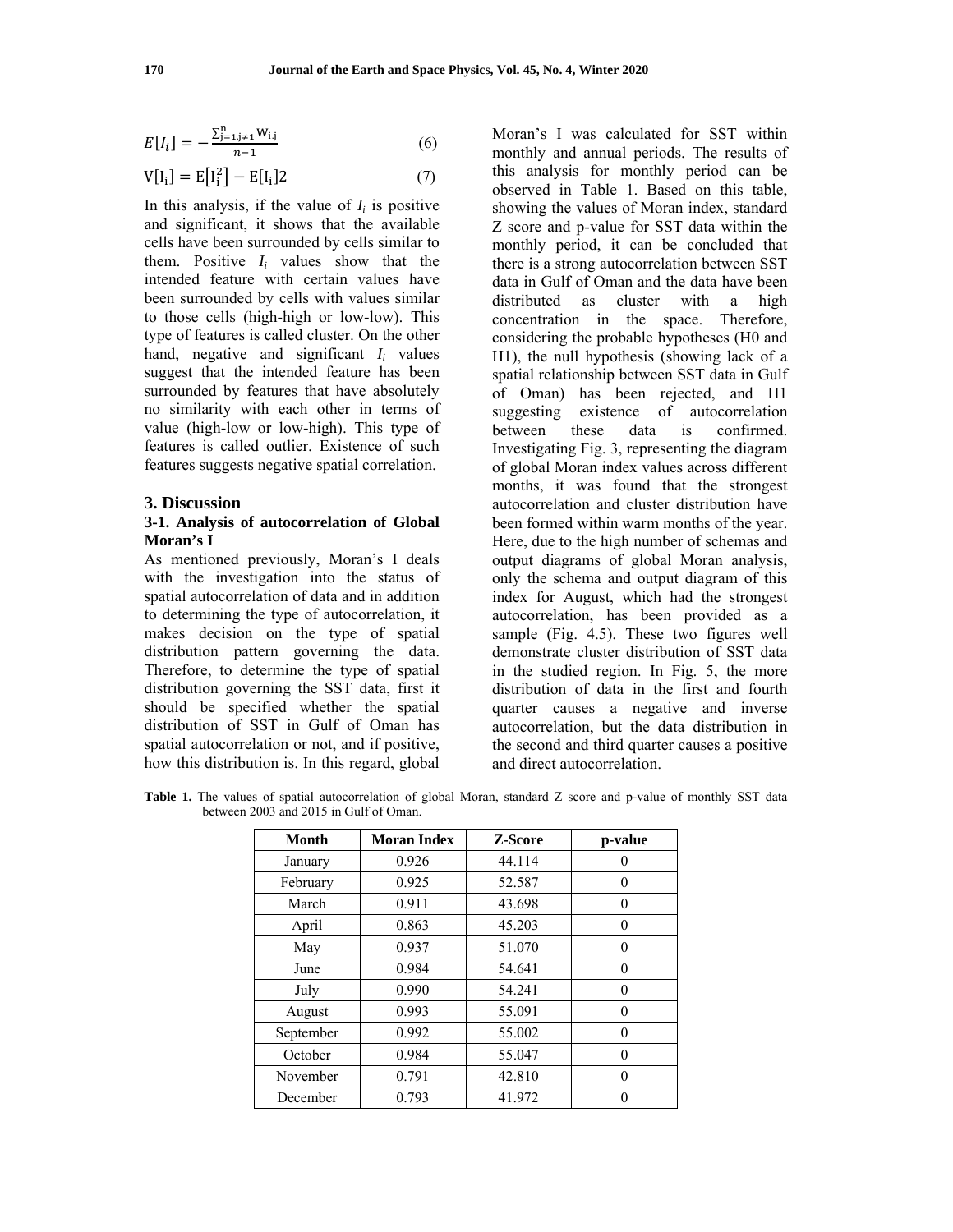

Figure 3. The temporal changes of spatial autocorrelation of global Moran for monthly SST between 2003 and 2015 in Gulf of Oman.



Figure 4. Graphic r between 2 representation o 2003 and 2015 of the spatial in Gulf of Oma autocorrelation an. n results of global Moran statistic for SST in August



**Figure 5.** The scatter plot of global Moran for SST in August between 2003 and 2015 in Gulf of Oman.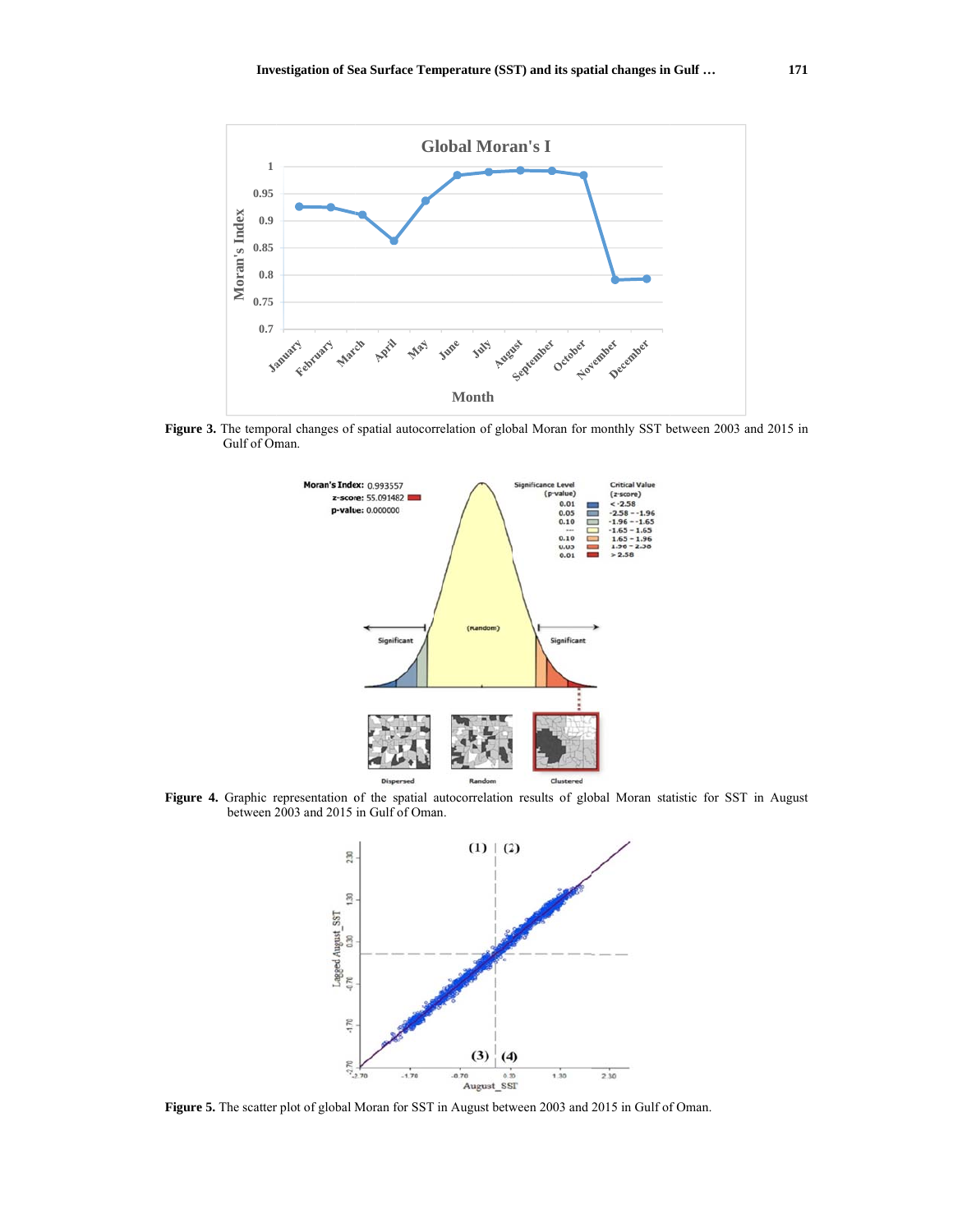Table 2 and Fig. 5 represent spatial autocorrelation status of SST values at annual scale between 2003 and 2015. Investigating Fig. 5, it is observed that changes in the autocorrelation values have had fluctuations within the studied 13 years. However, through a general investigation and according to the trend that can be observed in Fig. 6, it can be concluded that autocorrelation values of SST within the studied period have had an ascending trend, and the tendency of data to form spatial clusters has increased, so that in 2003, global Moran Index shows 0.934, while it reaches 0.962 in 2015. It should be noted that in all years the p-value has been zero.

 $3-2.$ **Analysis** of local spatial autocorrelation (Anselin local Moran's I) Investigating global Moran, it was found that SST data in Gulf of Oman had a spatial structure, and they have been distributed as cluster at both time scales. This means that low or high values of surface temperature tend to concentrate or cluster in the space. Furthermore, at the annual scale, it was found that during the 13 studied years, the data found a greater tendency to clustering over time. However, global Moran index is not able to identify this type of clusters. Therefore, to specify the type of spatial clusters, discovering the site of their formation and detecting the type of elevated clusters throughout the 13 years, Anselin Local Moran's I was employed. In general, index determines the extent of this autocorrelation spatial distinctions  $\alpha$ between the values of adjacent cells within a geographical range and tests its significance. Table 3 indicates the number of high-high and low-low points for SST within monthly temporal scale in Gulf of Oman. Based on this table, it is observed that August and January have had the maximum and minimum high-high points, respectively. Furthermore, the minimum and maximum of low-low points have been related to October and January, respectively. Overall, it can be stated that the warm months of the year have had the maximum spatial clusters, while cold months experienced the minimum number of spatial clusters. Fig. 7 well demonstrates the number of high-high and low-low clusters for the studied months.

Z-Score **Moran Index** Z-Score Year **Moran Index** Year 2003 0.934 52.177 2010 0.940 52.477 0.959 53.599 2011 52.949 2004 0.950 0.953 53.169 0.957 2005 2012 53.377 2006 0.966 53.892 2013 0.936 52.394 2007 0.927 51.678 2014 0.952 53.288 2008 0.956 53.151 2015 0.962 53.516 2009 0.936 52.364  $\Box$  $\omega$  $\omega$ 

Table 2. The spatial autocorrelation values of global Moran and standard Z score for annual SST data between 2003 and 2015 in Gulf of Oman.



Figure 6. Temporal changes of spatial autocorrelation of global Moran's I for annual SST between 2003 and 2015 in Gulf of Oman.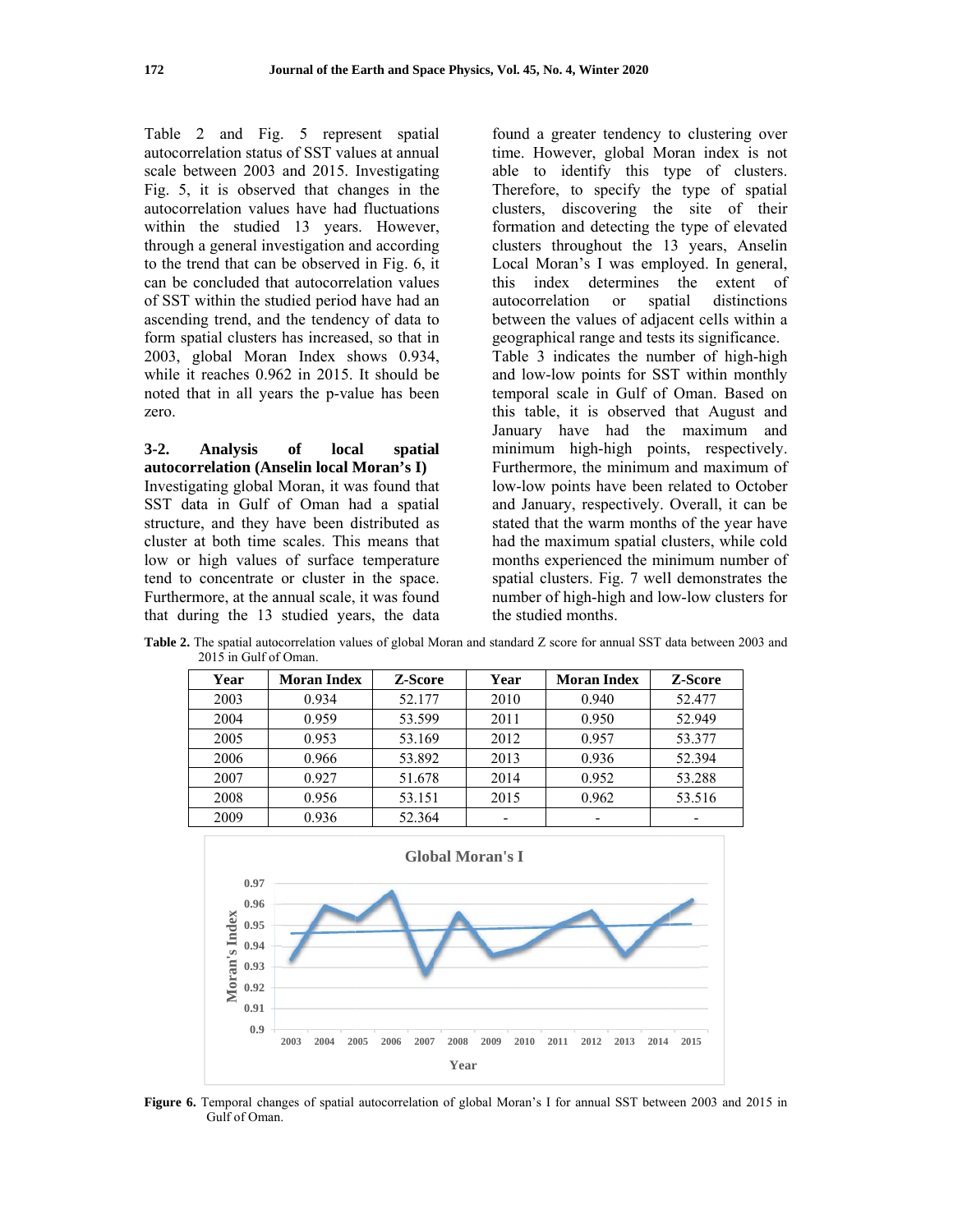| <b>Month</b> | <b>High-High</b> | Low-Low |  |
|--------------|------------------|---------|--|
| January      | 311              | 212     |  |
| February     | 366              | 217     |  |
| March        | 348              | 227     |  |
| April        | 323              | 221     |  |
| May          | 422              | 417     |  |
| June         | 429              | 373     |  |
| July         | 496              | 384     |  |
| August       | 500              | 419     |  |
| September    | 493              | 428     |  |
| October      | 446              | 467     |  |
| November     | 327              | 245     |  |
| December     | 338              | 241     |  |

**Table 3.** The number of high-high and low-low points for monthly SST between 2003 and 2015 in Gulf of Oman.



**Figure 7.** The temporal changes of high-high and low-low points of monthly SST between 2003 and 2015 in Gulf of Oman.

To better understand the previous points, the map of spatial SST clusters was prepared for all months, which can be observed in Fig. 8. Based on this figure, from January to March, low-low clusters have been developed in the western part of the Gulf, while high-high clusters have been extended in the southeastern parts. Next, in April, this trend has undergone changes and from May, lowlow clusters give their place to high-high clusters, so until October, high-high clusters are formed in the western part, while low-low clusters are formed in the east and southeastern part of the Gulf of Oman. In November, the pattern of formation of clusters changes again and in December, the status of formation of clusters in the region become similar to the early months of the year. The significant levels of these clusters are also shown in Fig. 9. In this figure, it can be clearly seen that spatial clusters are at very high levels of significance.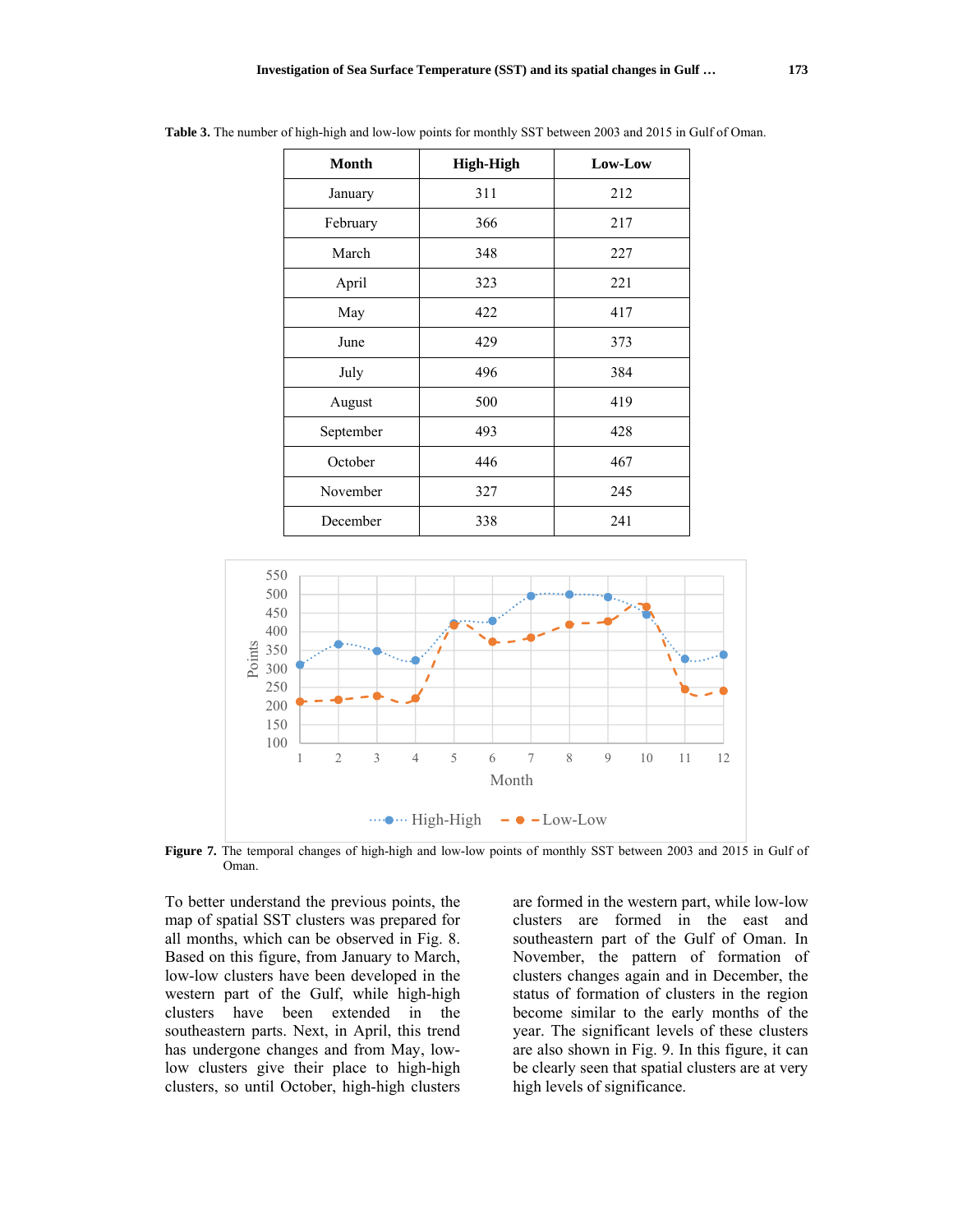

Figure 8. The status of formation of spatial clusters of SST of Gulf of Oman across different months between 2003 and 2015.



Figure 9. Significant levels of SST spatial clusters across different months between 2003 and 2015 in Gulf of Oman.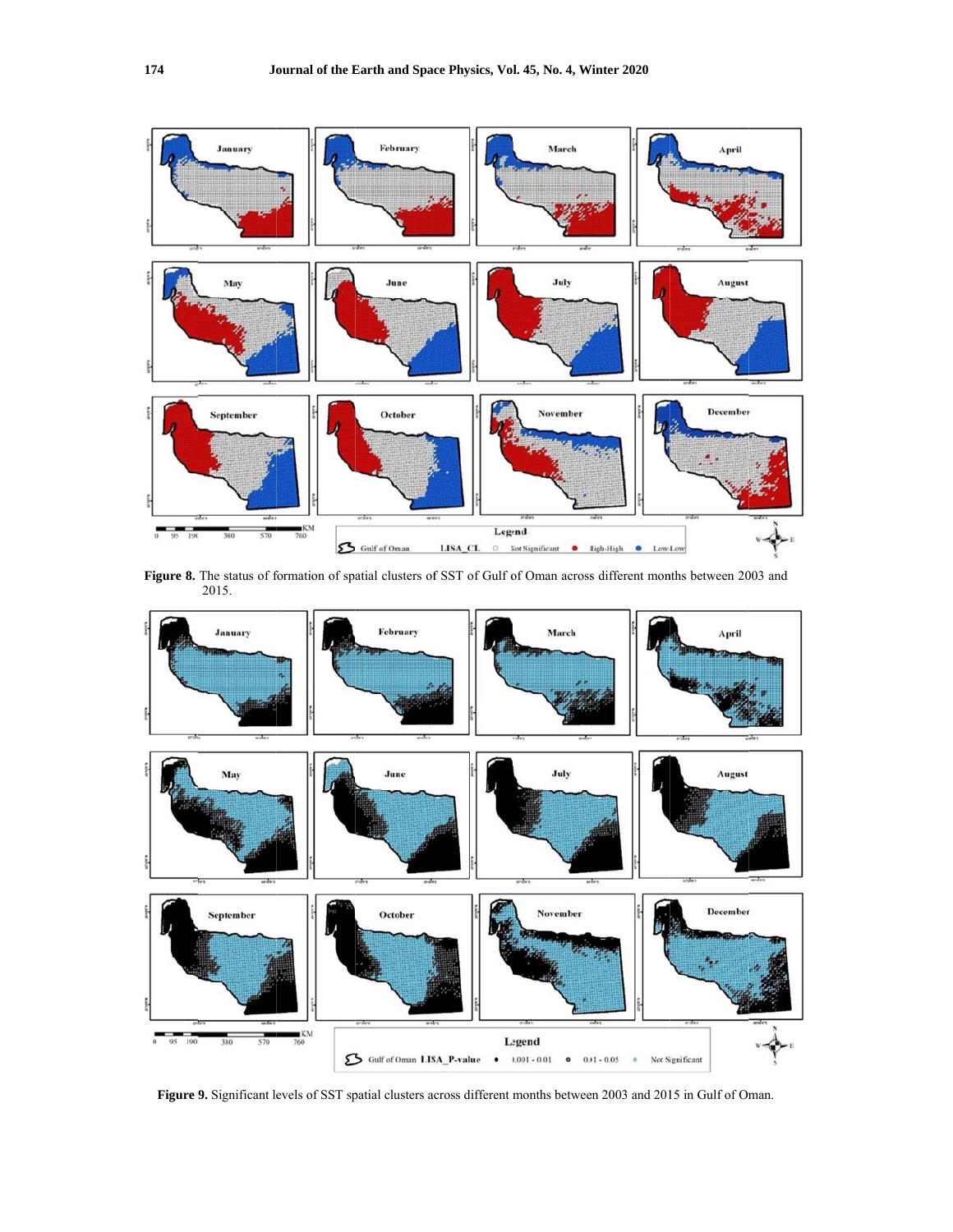Next, annual scale of temporal changes of high-high and low-low points was analyzed, the values of each point were extracted (Table 4) and the trend of their temporal changes was surveyed (Fig. 10). Considering Fig. 10, which represents the diagram of temporal changes of low-low points throughout the 13 studied years, it was found that throughout these years, temporal changes of the number of low-low points have had some fluctuation. However, generally over time, the number of these points has decreased, so in 2003, the number was 511, while in 2015, the number has decreased to 372 points. The temporal changes of the number of high-high points can be observed in Fig. 10. This diagram well represents that in spite of the fluctuations in the number of high-high points within this period, overall formation of these points in Gulf of Oman has had an ascending trend and the number of high-high points has increased from 416 in 2003 to 486 in 2015. Therefore, based on these observations, it can be stated that the ascending trend of clustering obtained by global Moran instrument, is related to highhigh clusters of SST, and they are the clusters that are increasing over time in this gulf.

To better understand the points mentioned so far, the map of spatial clusters of SST was plotted for 2003 and 2015. Through corresponding these maps, the changes of formation of high-high and low-low clusters

in this gulf were observed well (Fig. 11). Based on this figure, overall high-high clusters, representing warm clusters (high SST values) have been formed in the south, southwest and western parts of the region, while low-low clusters, representing cold clusters (low SST values), have been developed in the eastern, northern, and southeastern parts of Gulf of Oman. Nevertheless, the notable point in this figure is increasing of high-high points in 2015 and their development towards east (the green area). Furthermore, many of the low-low points which have existed in 2003, have disappeared completely in 2015, and a number of these points in the eastern part of Gulf of Oman has decreased (the red area). One of the important surface boundary conditions that influence the monsoon is sea surface temperature. It is generally believed that the interannual variability in monsoon activity depends on air-sea interactions, which take place during the travel of the monsoon current across the Ocean (Singh and Oh, 2007). It was cleared that higher SST bring higher latent heat fluxes under the same atmospheric conditions due to higher water vapor pressures on the sea surface. At the same time, the evaporation over the sea surface decreases the SST. In monsoon condition, the strong monsoon also increases latent heat flux, which brings abundant rainfall (Dado and Takahashi, 2017).

| Year | High-High | Low-Low | Year | High-High | Low-Low |
|------|-----------|---------|------|-----------|---------|
| 2003 | 416       | 511     | 2010 | 435       | 483     |
| 2004 | 480       | 491     | 2011 | 419       | 395     |
| 2005 | 437       | 457     | 2012 | 463       | 364     |
| 2006 | 432       | 429     | 2013 | 441       | 448     |
| 2007 | 393       | 366     | 2014 | 471       | 454     |
| 2008 | 448       | 375     | 2015 | 486       | 372     |
| 2009 | 422       | 343     | -    | -         |         |

**Table 4.** The number of high-high and low-low points for annual SST between 2003 and 2015 in Gulf of Oman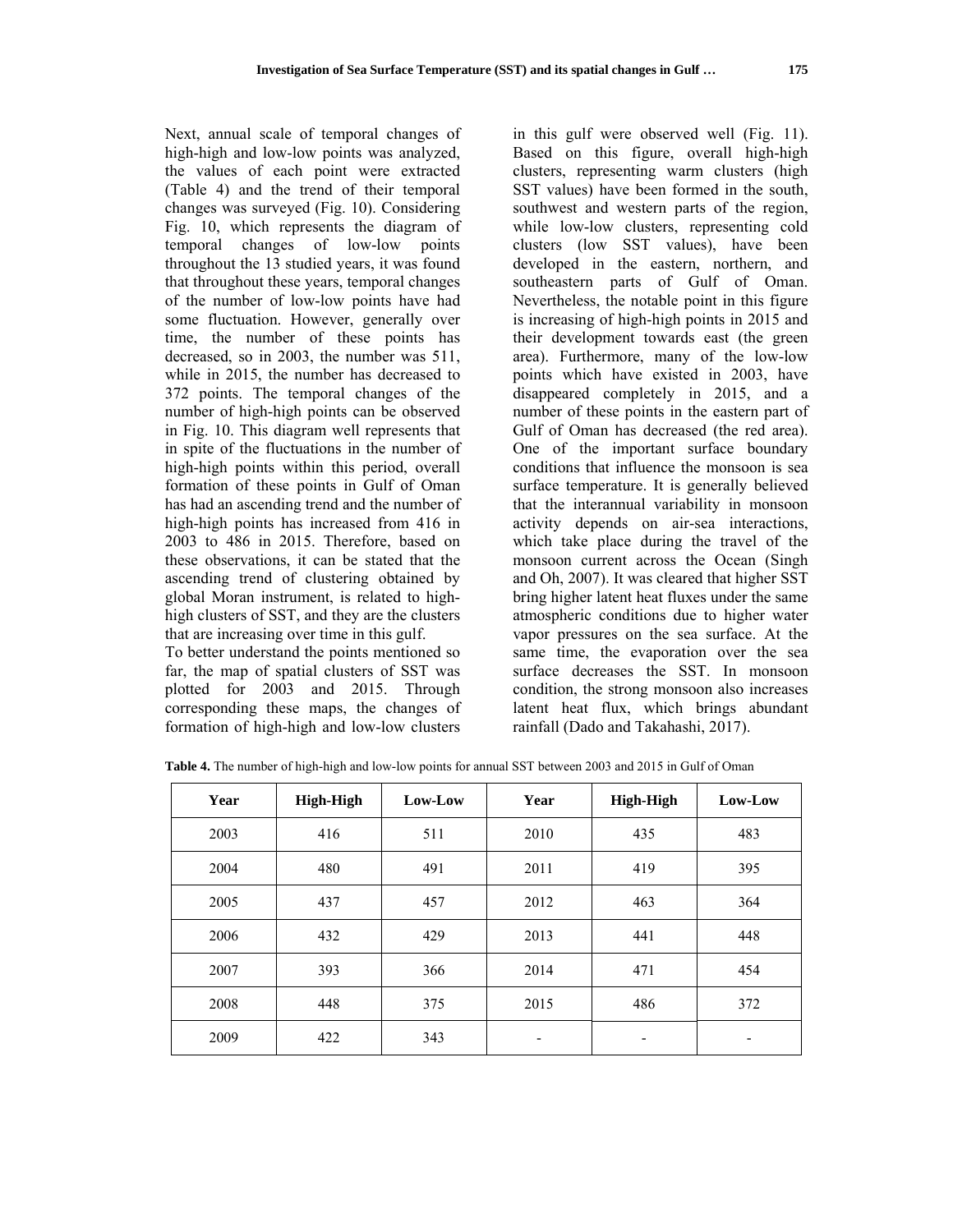

Figure 10. The temporal changes of high-high and low-low points of annual SST between 2003 and 2015 in Gulf of Oman



Figure 11. Spatial distribution of high-high and low-low points of SST and the trend of changes occurred between 2003 and 2015, black and dark blue points are high-high and low-low clusters that have been formed in both years.

### 4. Conclusion

In this research, due to the significance of SST in oceanic, atmospheric, and climatic issues, this parameter was examined using spatial statistical techniques in Gulf of Oman between 2003 and 2015. The results obtained from global Moran index for monthly SST indicated that the maximum autocorrelation has occurred in August and September, while the minimum has taken place in November and December. It was also found that they are generally the warm months claiming the

maximum autocorrelation and a more clustered pattern, while in cold months, autocorrelation value is lower. However, a strong autocorrelation is observed for SST data across all months. Global Moran's I analysis was also calculated for annual timescale and the results suggested an ascending trend in autocorrelation values and clustering of the distribution pattern of SST data within the 13 years. Next, to discover the type of clustering (high-high or low-low) of the data throughout the 13 years and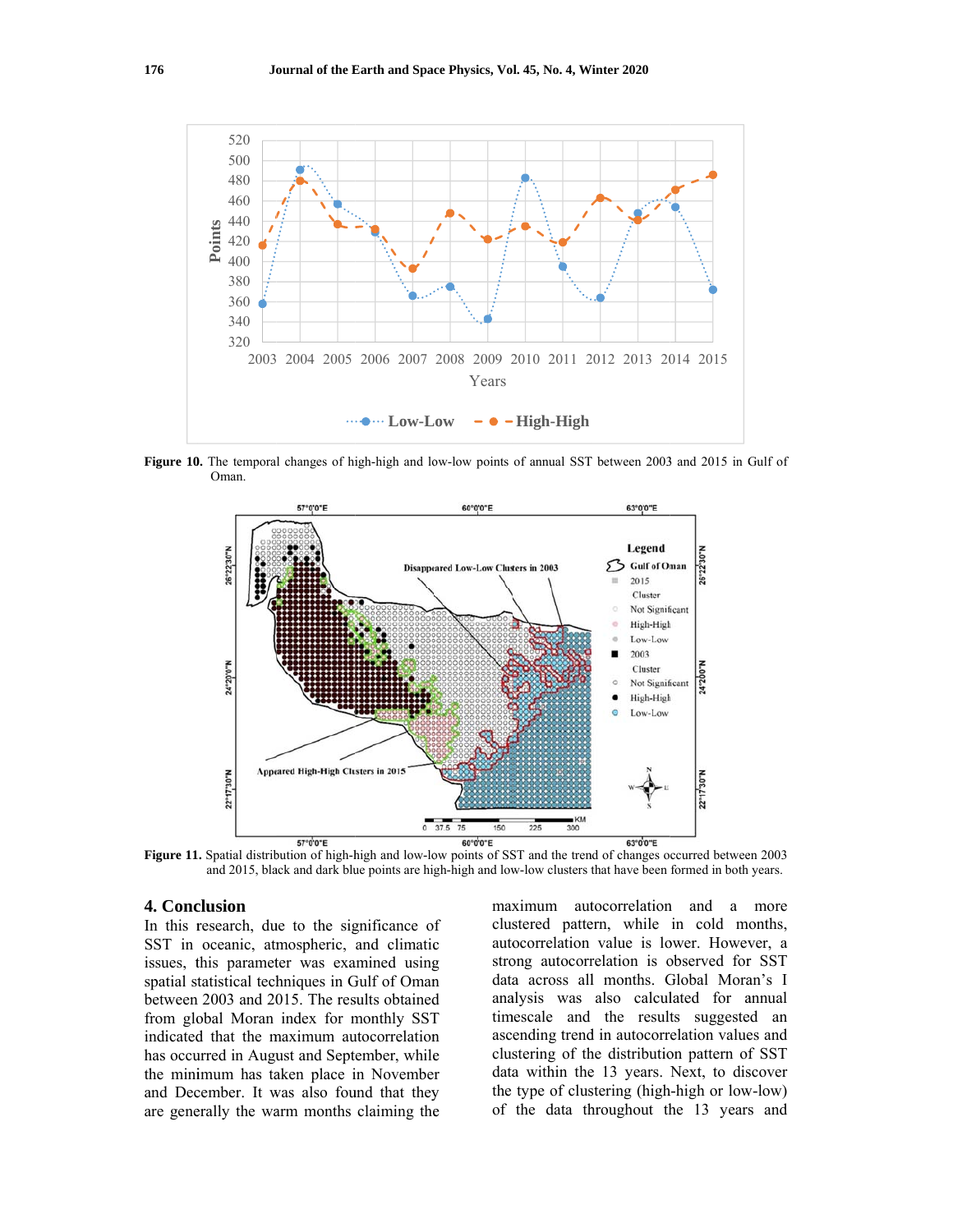identify the site of formation of clusters, Anselin local Moran's I was used. The results of this index for the monthly timescale suggested a larger number of high-high and low-low clusters in the warm months in comparison with the cold months. This analysis also well indicated that the clustering trend, which has been observed in the annual timescale in global Moran index, has been related to high-high clusters, and the number of these clusters has increased gradually over time. In contrast, throughout these years, the number of low-low clusters in Gulf of Oman has diminished. The general site of formation (across all the studied years) of the high-high clusters has been southern, southwestern and western parts of the region. On the other hand, low-low clusters were formed in eastern, northeastern, and southeastern parts of the Gulf. However, investigation of the output maps of local Moran's I indicated that development of lowlow clusters in the eastern parts of the region has diminished, while development of highhigh clusters towards east has grown. It should also be noted that high-high clusters represent high SST values, whereas low-low clusters suggest low values of this parameter. Therefore, it can be concluded that within the 13 studied years (2003-2015), warming of surface temperature of Gulf of Oman has been statistically significant and positive. Further, considering the passage of almost one decade, significant changes have occurred in the values of this parameter in Gulf of Oman. Therefore, it can be deduced that global warming and climate change may have influenced this region. In this regards, Khan et al. (2004) reported an increasing trend for sea surface temperature in the northern parts of the Arabian Sea (including parts of Gulf of Oman). In other research, Piontkovski and Chiffings (2014) studied long-term changes of SST in the Gulf of Oman and western part of Arabian Sea, and they also found a positive trend for SST changes in this area. However, the difference between this work and those of the researchers is that this work has examined spatial changes of SST. Since SST is in direct relationship with many oceanic, atmospheric, and climatic parameters such as marine currents, chlorophyll concentration, surface wind, atmospheric temperature, water vapor,

and precipitation, thus concurrent monitoring of these parameters with SST to discover their spatial relationship with each other is essential.

### **References**

- Anselin, L., 1992, Spatial data Analysis with GIS: an Introduction to Application in the Social Sciences.
- Asgari, A., 2011, Spatial Statistic Analysis with ArcGIS. Information and Communication Technology Organization of Tehran Municipality Publication, Tehran, First Edition, in Persian.
- Bajat, B., Blagojević, D., Kilibarda, M., Luković, J. and Tošić, I., 2015, Spatial analysis of the temperature trends in Serbia during the period 1961–2010. Theoretical and Applied Climatology, 121, 289-301.
- Balyani, S., Khosravi, Y., Ghadami, F., Naghavi, M. and Bayat, A., 2017, Modeling the spatial structure of annual temperature in Iran. Modeling Earth Systems and Environment, 3, 581-593.
- Casal, G. and Lavender, S., 2017, Spatiotemporal variability of sea surface temperature in Irish waters (1982–2015) using AVHRR sensor. Journal of Sea Research, 129, 89-104.
- Cliff, A. D. and Ord, J. K., 1981, Spatial Processes: Models & Applications. Taylor & Francis.
- Dado, J. M. B. and Takahashi, H. G., 2017, Potential impact of sea surface temperature on rainfall over the western Philippines. Progress in Earth and Planetary Science, 4, p. 23.
- Dee, D. P., Uppala, S. M., Simmons, A. J., Berrisford, P., Poli, P., Kobayashi, S., Andrae, U., Balmaseda, M. A., Balsamo, G., Bauer, D. P. and Bechtold, P., 2011, The ERA-Interim reanalysis: Configuration and performance of the data assimilation system. Quarterly Journal of the Royal Meteorological Society, 137, 553-597.
- EPA., 2016, Climate Change Indicators in the United States: Sea Surface Temperature,
- Getis, A. and Ord, J. K., 1992, The analysis of spatial association by use of distance statistics. Geographical Analysis, 24, 189- 206.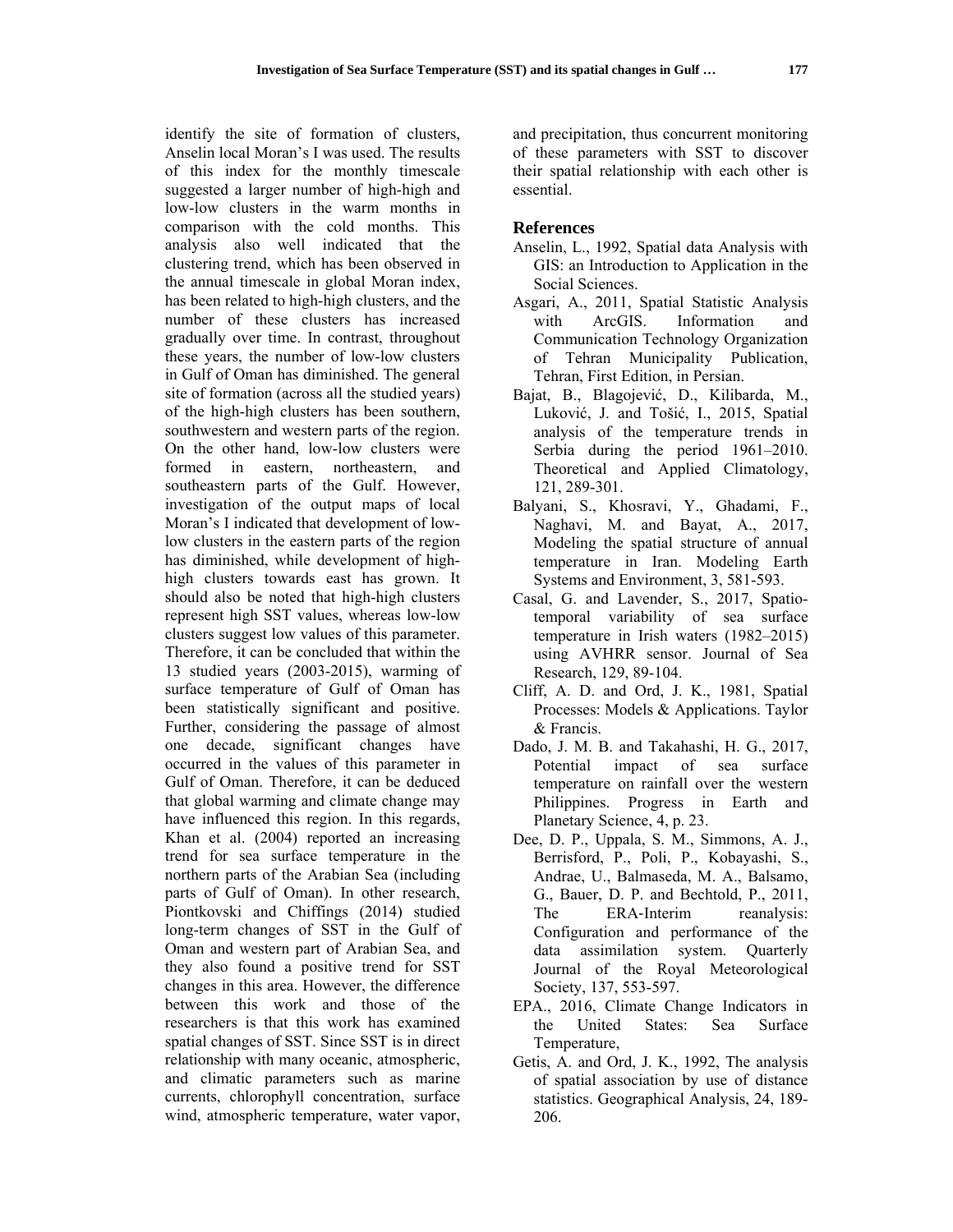- Goodchild MF., 1986, Spatial Autocorrelation, CATMOG 47, Norwich, UK.
- Guo, G., Wu, Z., Xiao, R., Chen, Y., Liu, X. and Zhang, X., 2015, Impacts of urban biophysical composition on land surface temperature in urban heat island clusters. Landscape and Urban Planning, 135, 1- 10.
- Illian, J., Penttinen, A., Stoyan, H. and Stoyan, D., 2008, Statistical Analysis and Modelling of Spatial Point Patterns. John Wiley & Sons.
- IPCC, 2013, Climate Change 2013: The physical science basis. Working Group I contribution to the IPCC Fifth Assessment Report of the Intergovernmental Panel on Climate Change [Stocker, T.F., D. Qin, G.-K. Plattner, M. Tignor, S.K. Allen, J. Boschung, A. Nauels, Y. Xia, V. Bex and P.M. Midgley (eds.)]. Cambridge University Press, Cambridge, United Kingdom and New York, NY, USA.
- Javari, M., 2017, Assessment of Temperature and Elevation Controls on Spatial Variability of Rainfall in Iran. Atmosphere 8, 45.
- Johns, W. E., Jacobs, G. A., Kindle, J. C., Murray, S. P. and Carron, M., 1999, Arabian Marginal Seas and Gulfs. Report of a workshop held at Stennis Space Center, Mississippi, May 11-13, 1999. RSMAS Technical Report #2000-01, University of Miami, 60pp.
- Khan, T. M. A., Quadir, D. A., Murty, T. S. and Sarker, M. A., 2004, Seasonal and Interannual Sea Surface Temperature Variability in the Coastal Cities of Arabian Sea and Bay of Bengal. Natural Hazards, 31, 549–560.
- Khosravi, M., Salighe, M. and Sabaghi, B., 2011, The Effects of Oman Sea Surface Temperature Anomalies in Autumn and Winter Precipitation of Southeast Coasts of Iran. Journal of Geography and Planning, 37, 59-81.
- Khosravi, Y., Lashkari, H. and Asakereh, H., 2017, Spatial variability of water vapour in south and southwest of Iran. MAUSAM, 68, 9-22.
- Kumar, P. K. D., Paul, Y. P., Muraleedharan, K. R., Murty, V. S. N. and Preenu, P. N., 2016, Comparison of long term variability of Sea Surface Temperature in the

Arabian Sea and Bay of Bengal. Regional Studies in Marine Science, 3, 57-67.

- Levine, N., 1996, Spatial statistics and GIS: Software tools to quantify spatial patterns. Journal of the American Planning Association, 62, 381-391.
- Luković, J., Blagojevć, D., Kilibarda, M. and Bajat, B., 2015, Spatial pattern of north Atlantic oscillation impact on rainfall in Serbia. Spatial Statistics, 14, 39-52.
- Mitchel, A., 2005, The ESRI Guide to GIS analysis, Volume 2: Spartial measurements and statistics. ESRI Guide to GIS analysis.
- Modabberi, M., Ansari, E., Noori, R. and Abbasi, M. R., 2017, Investigation of the Spatiotemporal Variations of Sea Surface Temperature in the Oman Sea during the Last Three Decades.  $4<sup>th</sup>$  Environmental Planning and Management Conference, Tehran.
- Mohammadzadeh, M., 2006, Introduction to Spatial Statistics, NEDA. Student Statistical Journal. 2, 1-12 (in Persian).
- Muhammad, S., Memon, A. A., Muneeb, M. and Ghauri, B., 2016, Seasonal and spatial patterns of SST in the northern Arabian Sea during 2001–2012. The Egyptian Journal of Remote Sensing and Space Science, 19, 17-22.
- Mustapha, S. B., Larouche, P. and Dubois, J. M., 2016, Spatial and temporal variability of sea-surface temperature fronts in the coastal Beaufort Sea. Continental Shelf Research, 124, 134-141.
- Nieves, V., Llebot, C., Turiel, A., Solé, J., García‐Ladona, E., Estrada, M. and Blasco, D., 2007, Common turbulent signature in sea surface temperature and chlorophyll maps. Geophysical Research Letters 34, L23602.
- Park, K. A., Lee, E. Y., Chang, E. and Hong, S., 2015, Spatial and temporal variability of sea surface temperature and warming trends in the Yellow Sea. Journal of Marine Systems, 143, 24-38.
- Pionkovski, S. A. and Chiffings, T., 2014, Long-Term Changes of Temperature in the Sea of Oman and the Western Arabian Sea, International Journal of Oceans and Oceanography, 8, 53-72.
- Poli, P., Healy, S. B. and Dee, D. P., 2010, Assimilation of Global Positioning System radio occultation data in the